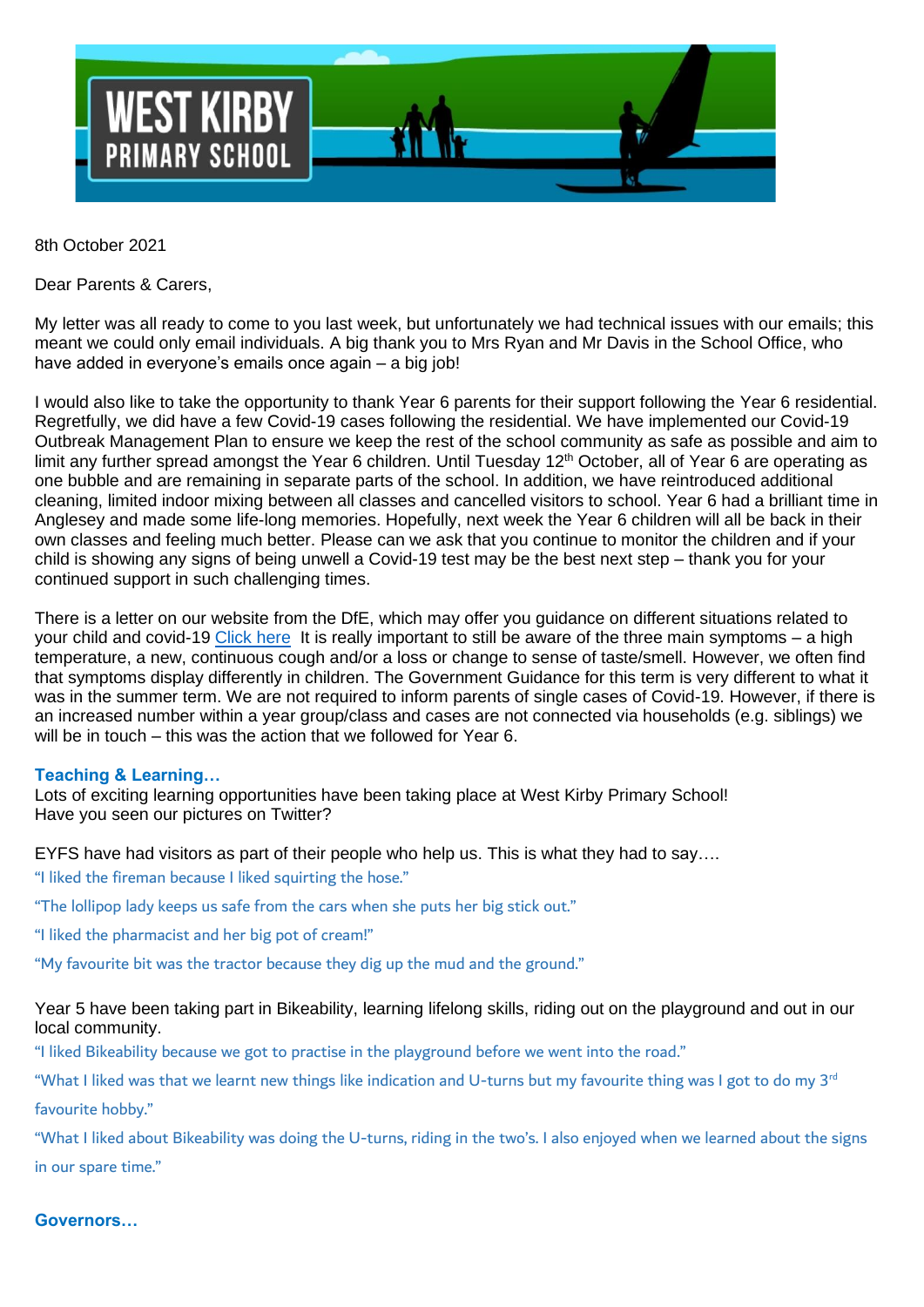Our Governing Body fulfil a vital role within our school. West Kirby Primary School has a supportive, knowledgeable and committed team, who work incredibly hard behind the scenes. Attached within this email is a letter from our Chair of Governors, John Cresswell. John would like to take this opportunity to explain more about the role of the Governing Body - the letter can also be accessed by following this [Link](https://westkirby-primary.eschools.co.uk/website/communication_to_parents/17369).

# **WKPS PTA..**

Our brilliant PTA are always looking for more members. They have their next meeting on Wednesday  $3^{rd}$ November at The Dee Hotel at 8pm. They warmly welcome new members to come along to the meeting and in particular they are looking for new or current members to be the Year 1 and Year 4 PTA representatives. If you have children in these year groups and think you may be interested, please contact the School Office and we will pass on your details to the PTA. The year group representatives will keep you up to date of events, meetings and any other information.

Please see the list below to see who your year group representative is.

F2 representative – Rhiannon Davis, Katy Hinks, Chris Jones **Year 1 representative – Vacancy**  Year 2 representative – Rebecca Simpson, Alexia Oliver Year 3 representative – Gillian Seale **Year 4 representative – Vacancy** Year 5 representative – Lisa Langley Year 6 representative – Katy Pierce

Our PTA have lots of exciting events coming up soon…

On Thursday 21<sup>st</sup> October the children can come to school with spooky hair and donate £1.

Spooky Jars are making a return – look out for more information about this.

There is also going to be a Pumpkin Competition were an exciting prize of two Spooky Walk Tickets donated by Benty Farm can be won. This year Benty Farm have got a pumpkin picking patch as well as their Spooky Walk.

#### **Social Media…**

If you are not already following us on Twitter please do @WKPSWirral Our PTA also have a Facebook Group, please give them a like and follow them.

#### **Attendance**

As I outlined in my last letter attendance is really important for the progress and attainment of the children. Expected attendance of all compulsory age school children in **97%.** I wanted to take this opportunity to draw your attention to our year group attendance figures for the last two weeks.

| <b>Year Group</b> | Attendance |
|-------------------|------------|
| F2                | 95%        |
| Year 1            | 97%        |
| Year 2            | 96%        |
| Year 3            | 97%        |
| Year 4            | 94%        |
| Year 5            | 97%        |
| Year 6            | 88%        |

Well done Year 1, Year 3 and Year 5 who have met the expected attendance over the last two weeks Year 6, we know that it has been a challenging week for attendance, but we are sure you will continue to strive to 97% in the coming weeks.

#### **Polite Reminders…**

It is challenging to be able to park at the start and end of the day when you are dropping off or collecting children.

However, please can we request that you…

- Do not park in the disabled parking outside school, unless you have a permit.
- Do not park on junctions as this causes difficulties for our local community.
- Do not park opposite cars that are already parked, as this makes it incredibly narrow for other cars and buses to get through.
- Are not verbally unkind to others over parking issues. We have had a few reports of this directly to school this week, which I find particularly sad and not what I want our children to see or hear.